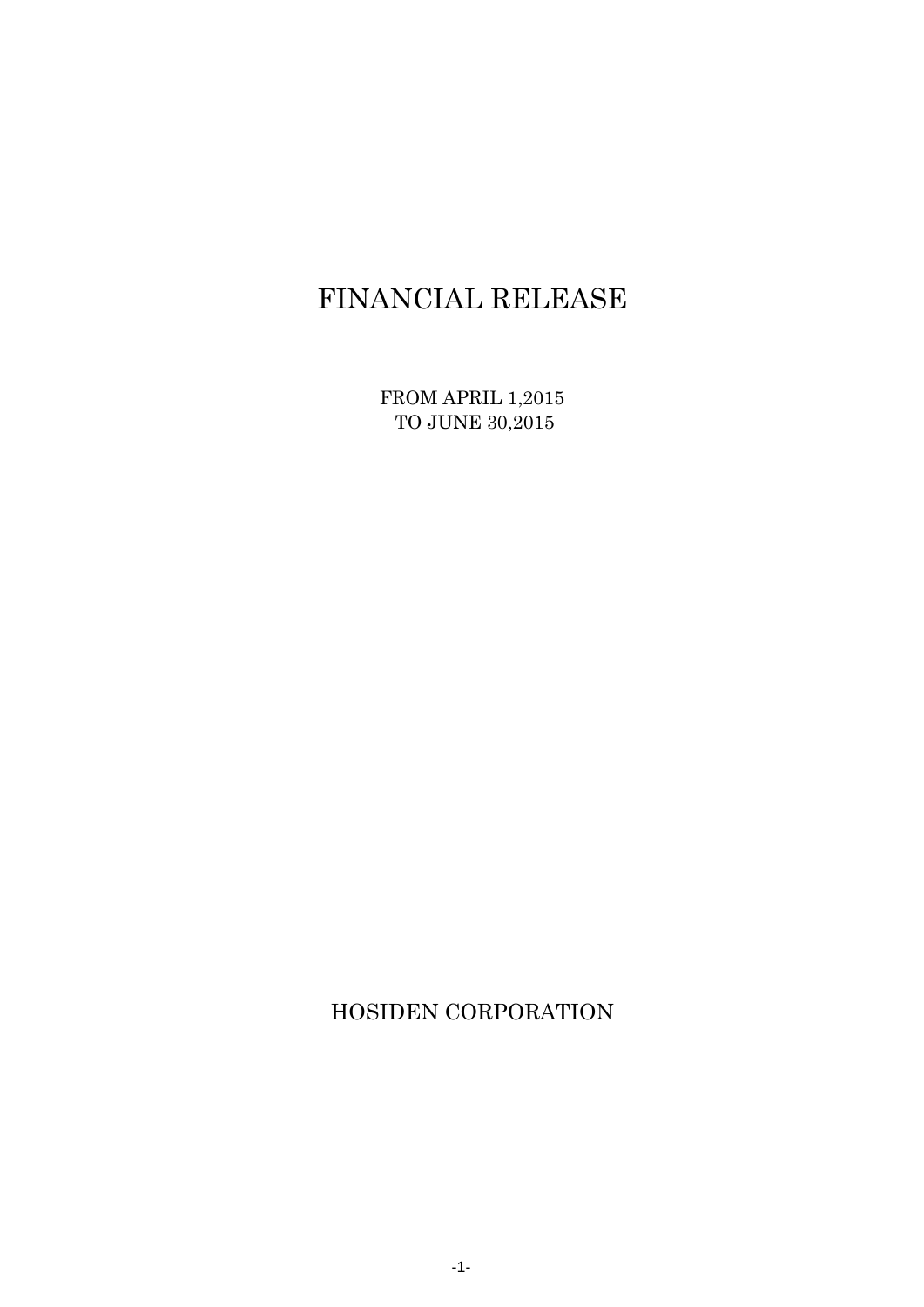#### 1. Consolidated Results For The Three Months Ended June.30, 2015

#### (1)Consolidated Operating Results(Three months ended June.30 ,2015)

|                                    |                 |           |                   |                  | Percentages indicate year - on - year changes |                 |                 |                                            |  |
|------------------------------------|-----------------|-----------|-------------------|------------------|-----------------------------------------------|-----------------|-----------------|--------------------------------------------|--|
|                                    |                 | Net Sales |                   | Operating Income |                                               | Ordinary Income |                 | Profit attributable to<br>owners of parent |  |
|                                    | Millions of yen |           | % Millions of yen |                  | % Millions of yen                             | $\frac{0}{0}$   | Millions of yen | $\%$                                       |  |
| Three months ended<br>June.30,2015 | 35,332          | 33.1      | (797)             |                  | (307)                                         |                 | (488)           |                                            |  |
| Three months ended<br>June.30,2014 | 26.542          | (19.4)    | (1,356)           |                  | (2.055)                                       |                 | (2,298)         |                                            |  |

|                                    | Net Income | Diluted Net      |
|------------------------------------|------------|------------------|
|                                    | Per Share  | Income Per Share |
|                                    | Yen        | Yen              |
| Three months ended<br>June.30,2015 | (7.87)     |                  |
| Three months ended<br>June.30,2014 | (34.76)    |                  |

#### (2)Consolidated Financial Position(As of June.30,2015 and as of March.31,2015)

|                        | <b>Total Assets</b> | Net Assets      | Shareholders' Equity Ratio |
|------------------------|---------------------|-----------------|----------------------------|
|                        | Millions of yen     | Millions of yen | $\%$                       |
| As of June. $30,2015$  | 127,626             | 87,735          | 68.7                       |
| As of March. $31,2015$ | 128,517             | 89,918          | 70.0                       |

#### 2.Dividends(Years ended March.31,2015 and the year ending March.31,2016)

|                 | Dividends per Share(Yen) |             |             |          |        |
|-----------------|--------------------------|-------------|-------------|----------|--------|
|                 | 1st quarter              | 2nd quarter | 3rd quarter | Year-end | Annual |
|                 | Yen                      | Yen.        | Yen         | Yen      | Yen    |
| 2015            | $\overline{\phantom{a}}$ | 5.00        |             | 5.00     | 10.00  |
| 2016            | $\overline{\phantom{a}}$ |             |             |          |        |
| 2016(Projected) |                          | 5.00        |             | 5.00     | 10.00  |

#### 3.Consolidated Forecasts for the six months ending September.30,2015

| 3. Consolidated Forecasts for the six months ending September. 30, 2015 |                                  |                                  |                         |                                            | Percentages indicate year - on - year changes |
|-------------------------------------------------------------------------|----------------------------------|----------------------------------|-------------------------|--------------------------------------------|-----------------------------------------------|
|                                                                         | Net Sales                        | Operating Income                 | Ordinary Income         | Profit attributable<br>to owners of parent | Net Income Per Share                          |
|                                                                         | Millions of ven<br>$\frac{0}{0}$ | Millions of ven<br>$\frac{0}{0}$ | Millions of ven<br>$\%$ | Millions of yen<br>$\frac{0}{6}$           | Yen                                           |
| Six Months ending<br>September.30,2015                                  | 77.000<br>35.5                   | (1.000)                          | (500)                   | (600)                                      | (9.71)                                        |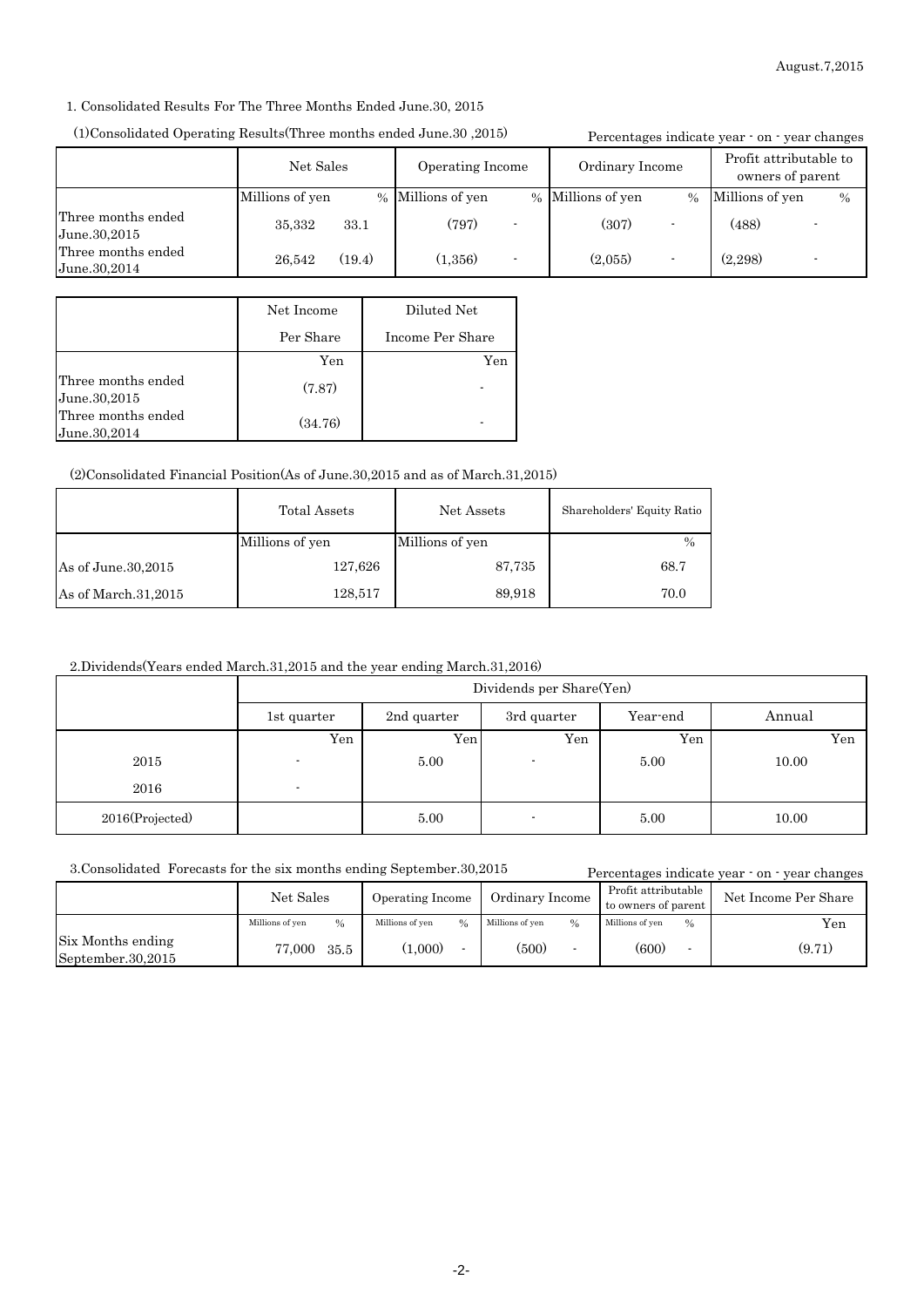# CONSOLIDATED BALANCE SHEET

| <b>ASSETS</b>                                     |                     |                    |
|---------------------------------------------------|---------------------|--------------------|
| <b>ACCOUNT ITEMS</b>                              | As of March.31,2015 | As of June.30,2015 |
| <b>Current Assets</b>                             |                     |                    |
| 1. Cash and Deposits                              | 34,641              | 33,335             |
| 2. Notes Receivable and Accounts Receivable-Trade | 24,953              | 24,056             |
| 3. Short-Term Investment Securities               | 21,500              | 21,001             |
| 4. Inventories                                    | 22,061              | 23,762             |
| 5. Other Current Assets                           | 5,748               | 5,731              |
| 6. Allowance for Doubtful Receivables             | (47)                | (44)               |
| <b>Total of Current Assets</b>                    | 108,860             | 107,844            |
| <b>Fixed Assets</b>                               |                     |                    |
| Property, Plant and Equipment                     | 13,524              | 13,586             |
| Intangible Assets                                 | 405                 | 397                |
| <b>Investments and Other Assets</b>               |                     |                    |
| 1. Investment Securities                          | 4,411               | 4,559              |
| 2. Other Investments                              | 1,657               | 1,581              |
| Allowance for Doubtful Receivables                | (341)               | (341)              |
| Total of Investments and Other Assets             | 5,727               | 5,799              |
| <b>Total of Fixed Assets</b>                      | 19,657              | 19,782             |
| <b>Total Assets</b>                               | 128,517             | 127,626            |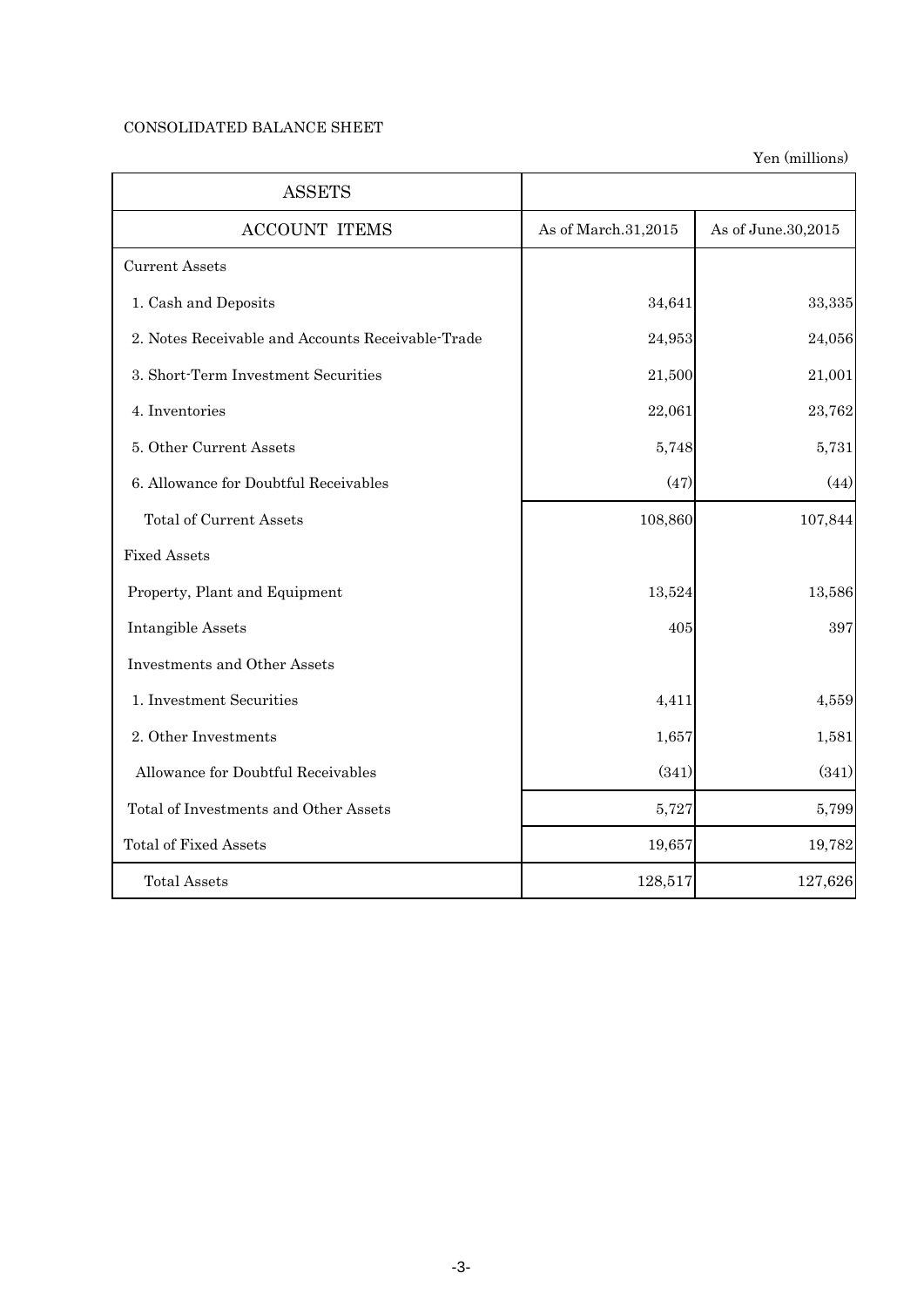| <b>LIABILITIES</b>                                    |                     |                    |
|-------------------------------------------------------|---------------------|--------------------|
| <b>ACCOUNT ITEMS</b>                                  | As of March.31,2015 | As of June.30,2015 |
| <b>Current Liabilities</b>                            |                     |                    |
| 1. Notes Payable and Accounts Payable-Trade           | 18,662              | 20,529             |
| 2. Short-term Debt                                    | 8,275               | 8,701              |
| 3. Income Tax Payable                                 | 1,552               | 484                |
| 4. Other Current Liabilities                          | 3,732               | 3,693              |
| Total of Current Liabilities                          | 32,222              | 33,408             |
| Long-term Liabilities                                 |                     |                    |
| 1. Retirement Allowance                               | 5,438               | 5,548              |
| 2. Other Long-term Liabilities                        | 937                 | 934                |
| Total of Long-term Liabilities                        | 6,376               | 6,483              |
| <b>Total Liabilities</b>                              | 38,598              | 39,891             |
| <b>SHAREHOLDERS' EQUITY</b>                           |                     |                    |
| Owner's Equity                                        |                     |                    |
| 1. Common Stock                                       | 13,660              | 13,660             |
| 2. Additional Paid-in Capital                         | 19,596              | 19,596             |
| 3. Retained Earnings                                  | 62,659              | 61,854             |
| 4. Treasury Stock                                     | (5,998)             | (7,598)            |
| Total of Owner's Equity                               | 89,917              | 87,512             |
| Accumulated Other Comprehensive Income                |                     |                    |
| 1. Unrealized Gains on other Securities               | 1,718               | 1,817              |
| 2. Foreign Currency Translation Adjustments           | (1,787)             | (1,669)            |
| 3. Remeasurements of Defined Benefit Plans            | 70                  | 74                 |
| Total of Accumulated Other Comprehensive Income(Loss) | $\mathbf{0}$        | 222                |
| Total Shareholders' Equity                            | 89,918              | 87,735             |
| Total Liabilities and Shareholders' Equity            | 128,517             | 127,626            |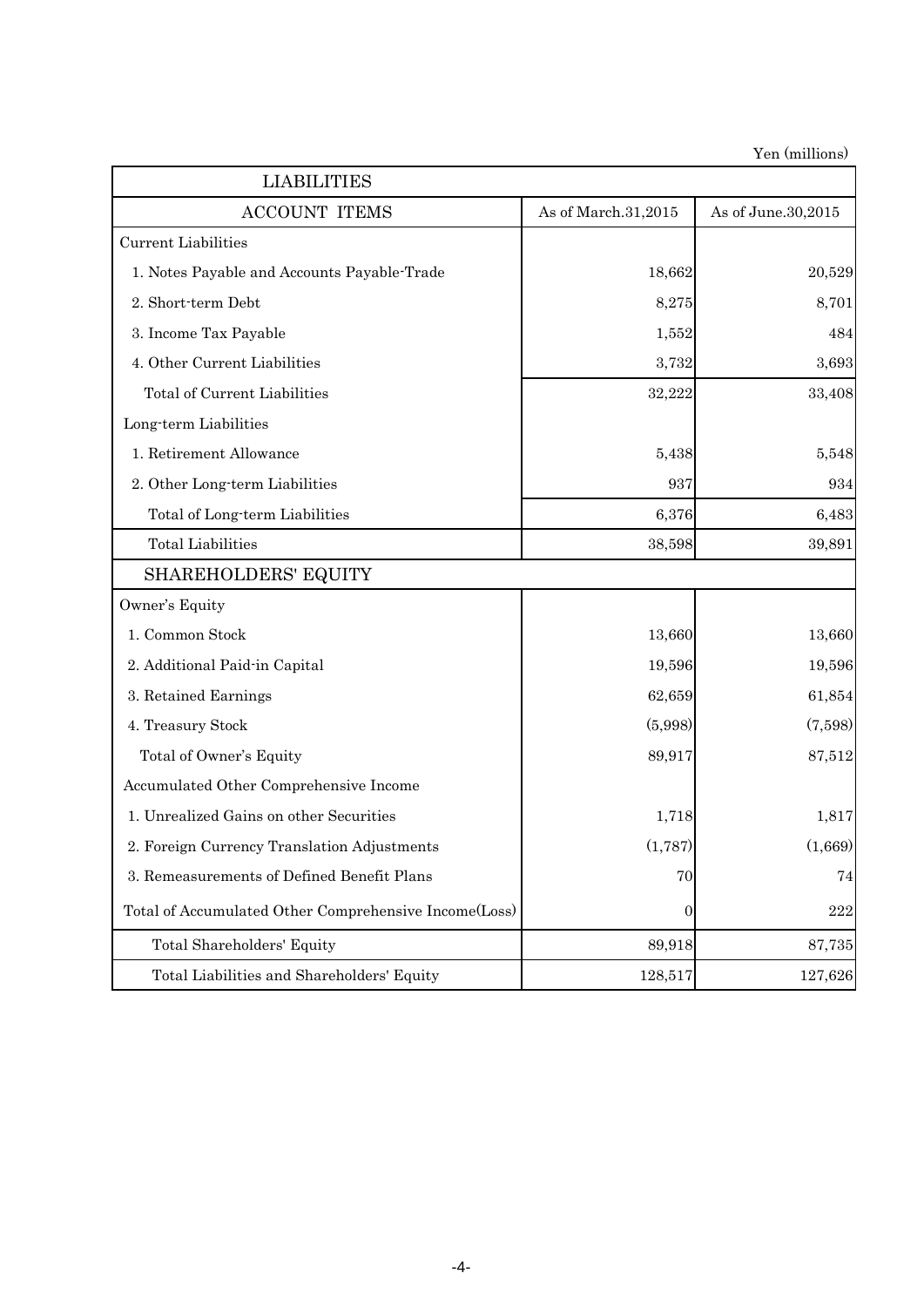## CONSOLIDATED STATEMENT OF INCOME

| <b>ACCOUNT ITEMS</b>                                    | Three months ended<br>June.30,2014 | Three months ended<br>June.30,2015 |
|---------------------------------------------------------|------------------------------------|------------------------------------|
| Net Sales                                               | 26,542                             | 35,332                             |
| Cost of Sales                                           | 25,139                             | 33,441                             |
| Gross Profit                                            | 1,402                              | 1,891                              |
| Selling, General and Administrative Expenses            | 2,759                              | 2,688                              |
| Operating Income(Loss)                                  | (1,356)                            | (797)                              |
| Non-Operating Income                                    | 59                                 | 529                                |
| 1. Interest Income                                      | 12                                 | $12\,$                             |
| 2. Dividends Received                                   | 26                                 | $32\,$                             |
| 3. Exchange Gain                                        |                                    | 449                                |
| 4. Other                                                | 21                                 | 36                                 |
| Non-Operating Expenses                                  | (758)                              | (39)                               |
| 1. Interest Expenses                                    | (21)                               | (34)                               |
| 2. Exchange Loss                                        | (732)                              |                                    |
| 3. Other                                                | (4)                                | (5)                                |
| Ordinary Income(Loss)                                   | (2,055)                            | (307)                              |
| <b>Extraordinary Income</b>                             | 8                                  | $\,8\,$                            |
| 1. Gains on Sales of Fixed Assets                       | 8                                  | $\,8\,$                            |
| <b>Extraordinary Loss</b>                               | (9)                                | (0)                                |
| 1. Loss on Disposal and sales of Fixed Assets           | (9)                                | (0)                                |
| 2. Other                                                | (0)                                | (0)                                |
| Income (Loss) before Income Taxes                       | (2,056)                            | (299)                              |
| <b>Income Taxes</b>                                     | 241                                | 189                                |
| 1. Current Income Taxes                                 | 112                                | $58\,$                             |
| 2. Deferred Income Taxes                                | 129                                | 131                                |
| Net Income(Loss)                                        | (2,298)                            | (488)                              |
| Profit (loss) attributable to non-controlling interests |                                    |                                    |
| Profit (loss) attributable to owners of parent          | (2,298)                            | (488)                              |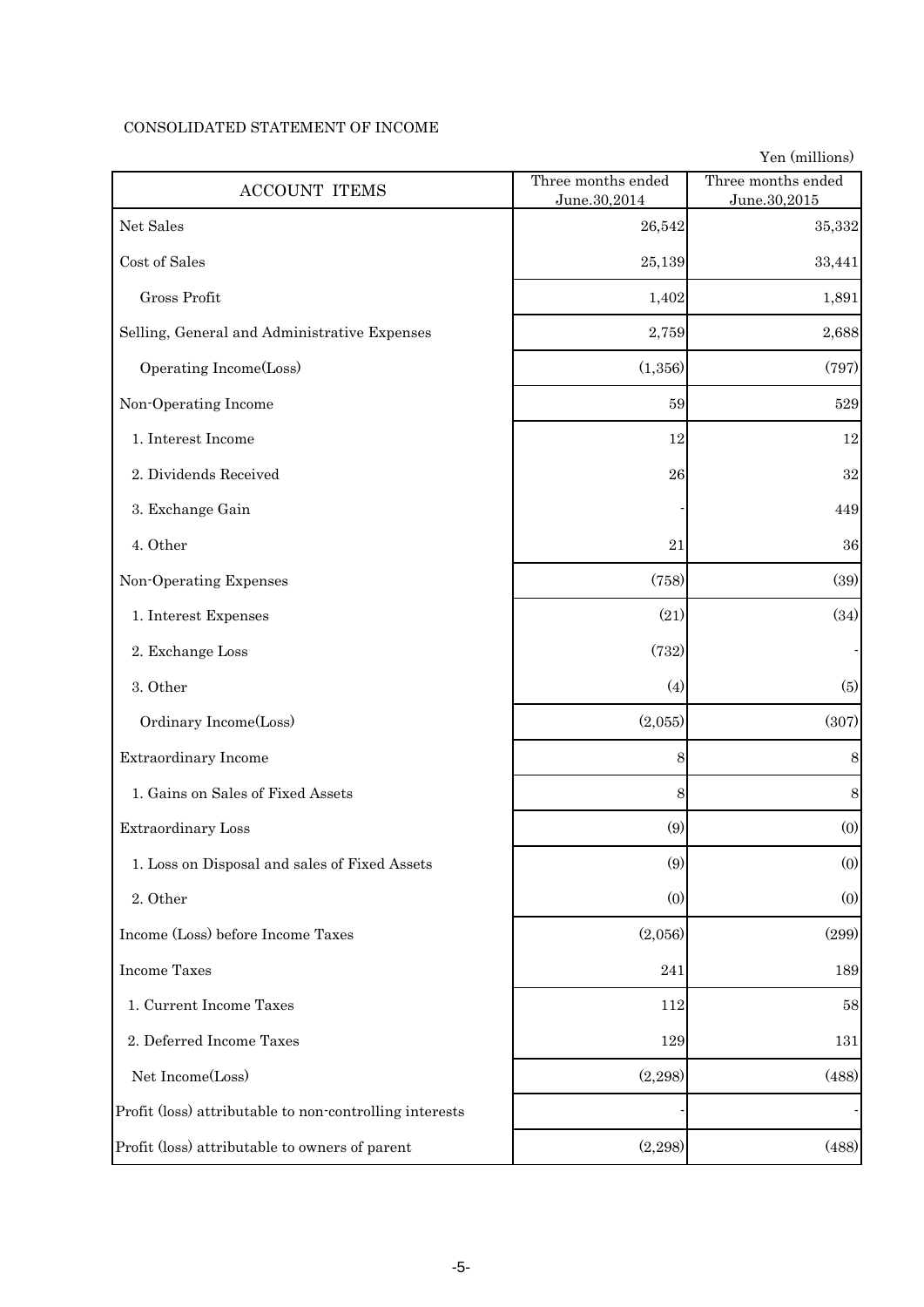| CONSOLIDATED STATEMENT OF COMPREHENSIVE INCOME |
|------------------------------------------------|
|------------------------------------------------|

| <b>ACCOUNT ITEMS</b>                                              | Three months ended<br>June.30,2014 | Three months ended<br>June.30,2015 |
|-------------------------------------------------------------------|------------------------------------|------------------------------------|
| Net Income(Loss)                                                  | (2,298)                            | (488)                              |
| Other Comprehensive Income                                        |                                    |                                    |
| Net unrealized Holding Gains (Loss) on Securities                 | 20                                 | 98                                 |
| Foreign Currency Translation Adjustments                          | (14)                               | 118                                |
| Remeasurements of Defined Benefit Plans                           |                                    |                                    |
| Total Other Comprehensive Income                                  | 14                                 | 221                                |
| Comprehensive Income                                              | (2,284)                            | (267)                              |
| Comprehensive Income attributable to                              |                                    |                                    |
| Comprehensive income attributable to<br>owners of parent          | (2, 284)                           | (267)                              |
| Comprehensive income attributable to<br>non-controlling interests |                                    |                                    |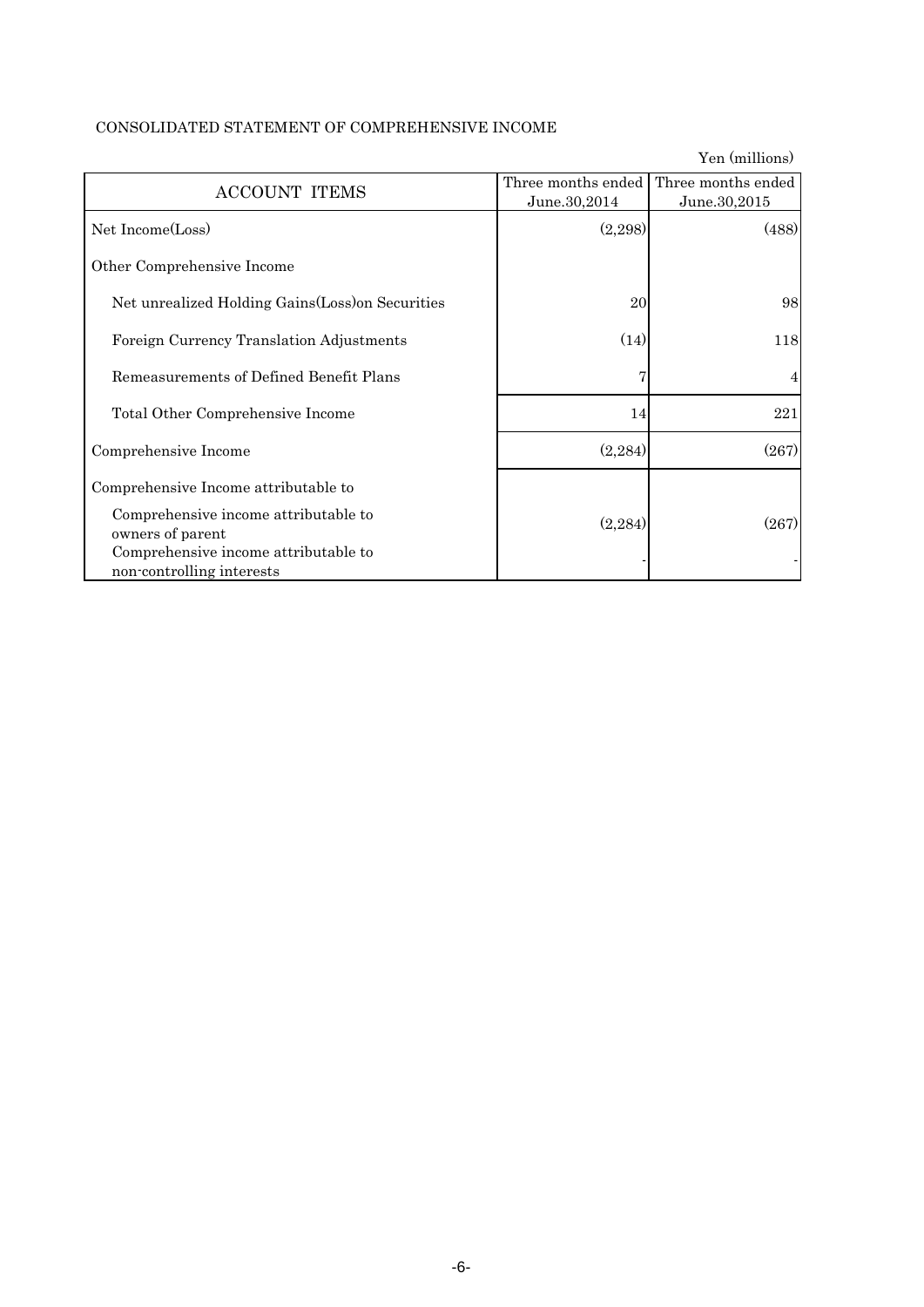# CONSOLIDATED STATEMENTS OF CASH FLOWS Yen (millions)

| <b>ACCOUNT ITEMS</b>                                                   | Three months ended<br>June.30,2014 | Three months ended<br>June.30,2015 |
|------------------------------------------------------------------------|------------------------------------|------------------------------------|
| <b>Operating Activities</b>                                            |                                    |                                    |
| 1. Profit <sup>(-loss)</sup> before income taxes                       | (2,056)                            | (299)                              |
| 2. Depreciation                                                        | 424                                | 611                                |
| 3. Decrease (increase) in notes and accounts receivables –<br>trade    | 1,882                              | 1,096                              |
| 4. Decrease (increase) in inventories                                  | 768                                | (1,413)                            |
| 5. Decrease (increase) in accounts receivables from<br>sub-contractors | 149                                | (181)                              |
| 6. Increase (decrease) in notes and accounts<br>payable-trade          | 3,084                              | 1,433                              |
| 7. Other-net                                                           | (29)                               | 101                                |
| Sub-total                                                              | 4,222                              | 1,349                              |
| 8. Interest and dividends - received                                   | 38                                 | 44                                 |
| 9. Interest – paid                                                     | (17)                               | (27)                               |
| 10. Income taxes-paid                                                  | (576)                              | (1,211)                            |
| 11. Income taxes-refunded                                              | 27                                 | 16                                 |
| Net cash provided by operating activities                              | 3,694                              | 170                                |
| <b>Investing Activities</b>                                            |                                    |                                    |
| 1. Decrease(-increase) from deposits                                   | 107                                | 55                                 |
| 2. Capital expenditures                                                | (796)                              | (625)                              |
| 3. Other-net                                                           | (79)                               | 59                                 |
| Net cash used in investing activities                                  | (768)                              | (511)                              |
| <b>Financing Activities</b>                                            |                                    |                                    |
| 1. Increase (decrease) in short-term debt                              | (171)                              | 320                                |
| 2. Purchases of treasury stock                                         | (0)                                | (1,600)                            |
| 3. Dividends paid                                                      | (330)                              | (316)                              |
| Net cash used in financing activities                                  | (502)                              | (1,596)                            |
| Effect of Exchange Rate Changes on Cash and Cash<br>Equivalents        | (142)                              | 174                                |
| Net Increase (Decrease) in Cash and Cash Equivalents                   | 2,280                              | (1,762)                            |
| Cash and Cash Equivalents at Beginning of Period                       | 54,259                             | 55,744                             |
| Cash and Cash Equivalents at End of Period                             | 56,540                             | 53,982                             |